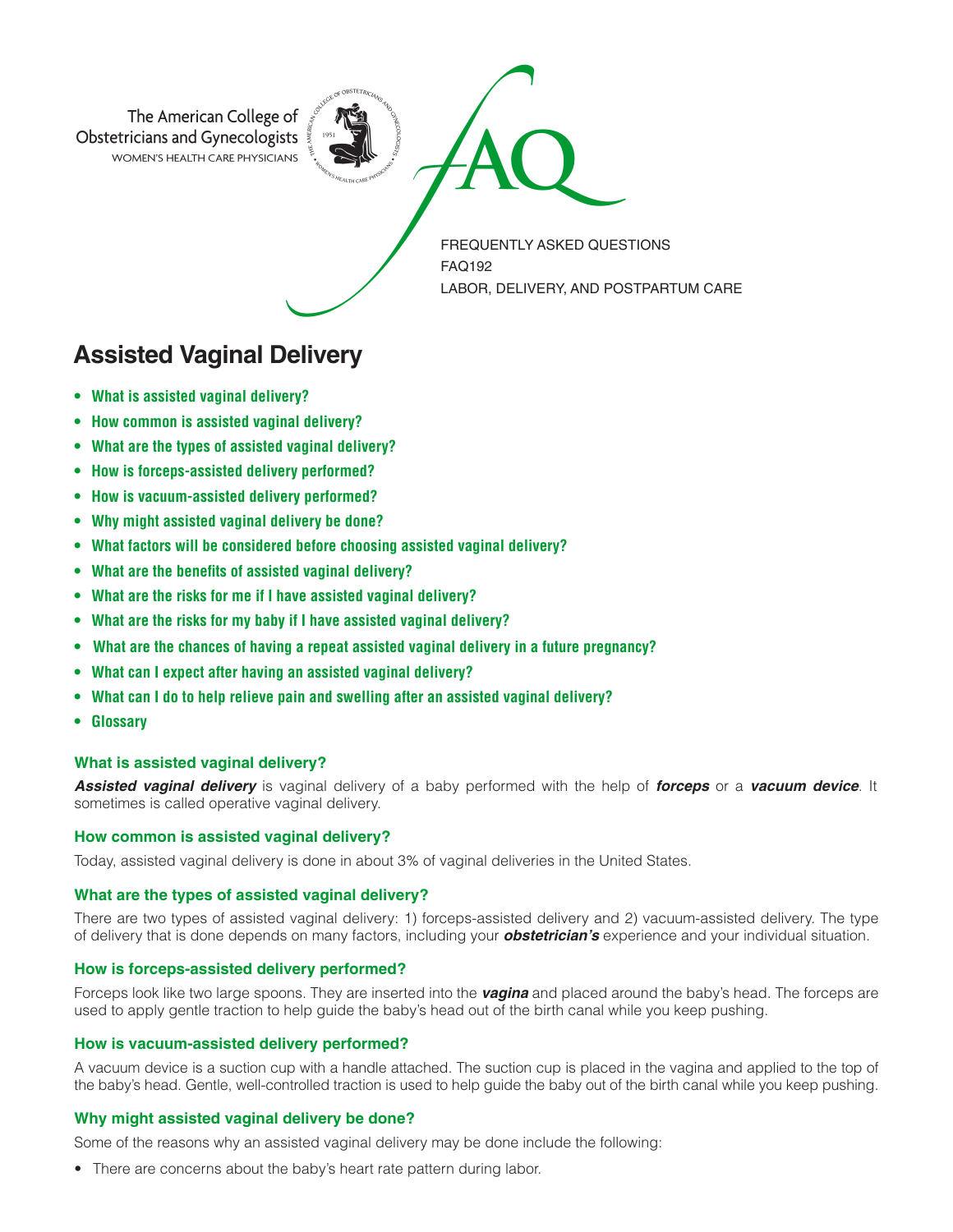- You have pushed for a long time, but the baby's head has stopped moving down the birth canal.
- You are very tired from a long labor.
- A medical condition (such as heart disease) limits your ability to push safely and effectively.

# **What factors will be considered before choosing assisted vaginal delivery?**

Before choosing this option, your obstetrician assesses a number of factors to ensure that the highest levels of safety are met. These factors include your baby's estimated weight, where your baby is in the birth canal, and whether the size of your pelvis appears adequate for a vaginal delivery. Your *cervix* should be fully dilated, and the baby's head should be engaged (this means that the baby's head has dropped down into your pelvis).

## **What are the benefits of assisted vaginal delivery?**

One of the main advantages of assisted vaginal delivery is that it avoids a *cesarean delivery*. Cesarean delivery is major surgery and has risks, such as heavy bleeding and infection. If you are planning to have more children, avoiding a cesarean delivery may help prevent some of the possible future complications of multiple cesarean deliveries. Recovery from a vaginal delivery generally is shorter than recovery from a cesarean delivery. Often, assisted vaginal delivery can be done more quickly than a cesarean delivery.

### **What are the risks for me if I have assisted vaginal delivery?**

Both forceps-assisted delivery and vacuum-assisted delivery are associated with a small increased risk of injury to the tissues of the vagina, *perineum*, and *anus*. A very small number of women may have urinary or fecal *incontinence* as a result of these injuries. Incontinence may go away on its own, or treatment may be needed.

### **What are the risks for my baby if I have assisted vaginal delivery?**

Although the overall rate of injury to the baby as a result of assisted vaginal delivery is low, there still is a risk of certain complications for the baby. These include injuries to the baby's scalp, head, and eyes; bleeding inside the skull; and problems with the nerves located in the arm and face. There is no evidence that assisted vaginal delivery has any effect on a child's development.

### **What are the chances of having a repeat assisted vaginal delivery in a future pregnancy?**

If you have had one assisted vaginal delivery, you have an increased risk of having one in a subsequent pregnancy. However, chances are good that you will have a *spontaneous vaginal delivery*. Some of the factors that increase the risk of another assisted delivery include a long (more than 3 years) interval between pregnancies or a fetus that is estimated to be larger than average.

# **What can I expect after having an assisted vaginal delivery?**

After an assisted vaginal delivery, you may have perineal pain and bruising. It may be hard to walk or sit for a time. If you have had a **perineal tear**, it may require repair with stitches. Minor tears may heal on their own without stitches. You likely will have a few weeks of swelling and pain as the perineum heals.

# **What can I do to help relieve pain and swelling after an assisted vaginal delivery?**

To help ease pain and swelling after delivery, try the following tips:

- Take an over-the-counter pain reliever. Ibuprofen is preferred if you are breastfeeding. Acetaminophen also is a good choice.
- Apply an ice pack, cold pack, or cold gel pads to the area.
- Sit in cool water that is just deep enough to cover your buttocks and hips (called a sitz bath).
- Try putting a witch hazel pad on a sanitary napkin. Witch hazel, which has a cooling effect, is a liquid made from certain plants that are distilled in water. It is available over the counter.
- Use a "peri-bottle" while using the bathroom and afterward. This is a squeeze bottle that sends a spray of warm water over your perineum. It can help you urinate with less pain and is a great alternative to using toilet paper for clean-up.
- Ask your obstetrician or other member of your health care team about using a numbing spray or cream to ease pain. Some of these sprays are available over the counter without a prescription.
- If sitting is uncomfortable, sit on a pillow. There also are special cushions that may be helpful.

# **Glossary**

*Anus:* The opening of the digestive tract through which bowel movements leave the body.

*Assisted Vaginal Delivery:* Vaginal delivery of a baby performed with the help of forceps or a vacuum device. **Cervix:** The lower, narrow end of the uterus at the top of the vagina.